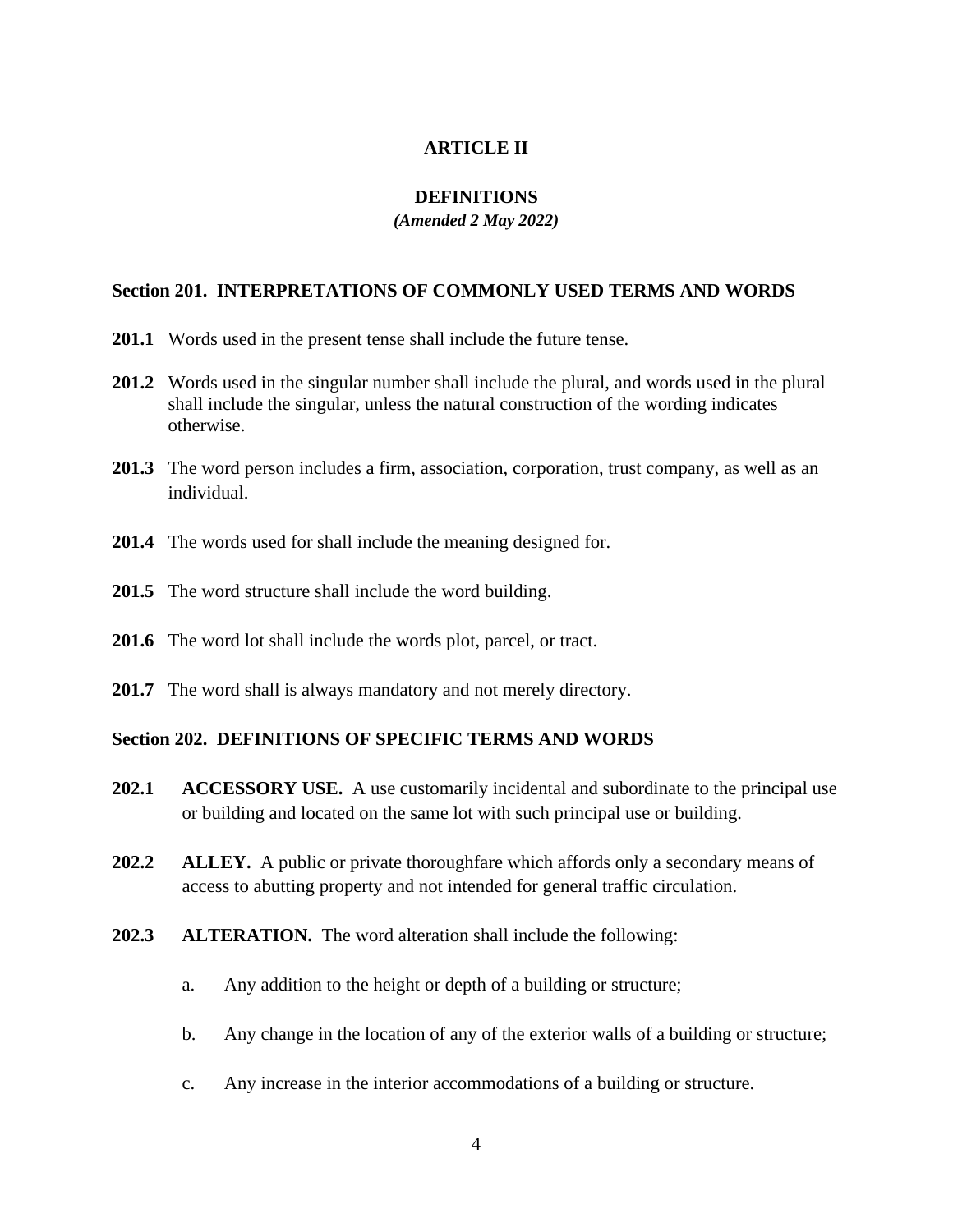- **202.4 APARTMENT.** A part of a building consisting of a room or rooms intended, designed, or used as a residence by an individual or a single family.
- **202.5 APARTMENT HOUSE.** A building or portion thereof used or designed as a residence for three (3) or more families living independently of each other, including apartment hotels, apartment houses, and group housing projects.
- **202.6 APPRAISED VALUE.** The market value which has been last determined by the county in which the property is for ad valorem tax purposes.
- **202.7 BILLBOARD.** Outdoor structure or display, pictorial or otherwise, either freestanding or attached to a building, which advertises or attracts attention to a business, commodity service or other activity, conducted, sold, or offered elsewhere than on the premises on which said structure or display is located.
- **202.8 BONA FIDE FARM.** All land of ten (10) acres or more under the same ownership and forming a continuous plot on which agricultural operations are conducted-includes woodland and timberland, cultivation of crops, and the husbandry of livestock.
- **202.8.1BOUTIQUE HOTEL.** Small stylish hotel with less than thirty (30) rooms. *(added 25 November 2019)*
- **202.9 BUFFER STRIP.** An unused strip of land at least six (6) feet in width composed of deciduous and/or evergreen trees spaced not more than four (4) feet apart and not less than one (1) row of dense evergreen shrubs spaced not less than five (5) feet apart and five (5) feet or more in height after one (1) growing season, and maintained in a healthy, growing condition by the property owner. No building or part of a building, no driveway or parking area shall occupy any part of the buffer strip.
- **202.10 BUILDING.** Any structure having a roof supported by columns or walls used or intended to be used for the shelter or enclosure of persons, animals, equipment, machinery, or materials. The connection of two (2) or more buildings by means of an open porch, breezeway, passageway, or carport or other such open structure, with or without a roof, shall be deemed to make them one building. This term does not apply to camping trailers, motorized homes, pick-up coaches, travel trailers, or to self-contained travel trailers.
- **202.11 BUILDING, ACCESSORY.** A use or structure customarily incidental and sub-ordinate to the main or principal building and located on the same lot therewith.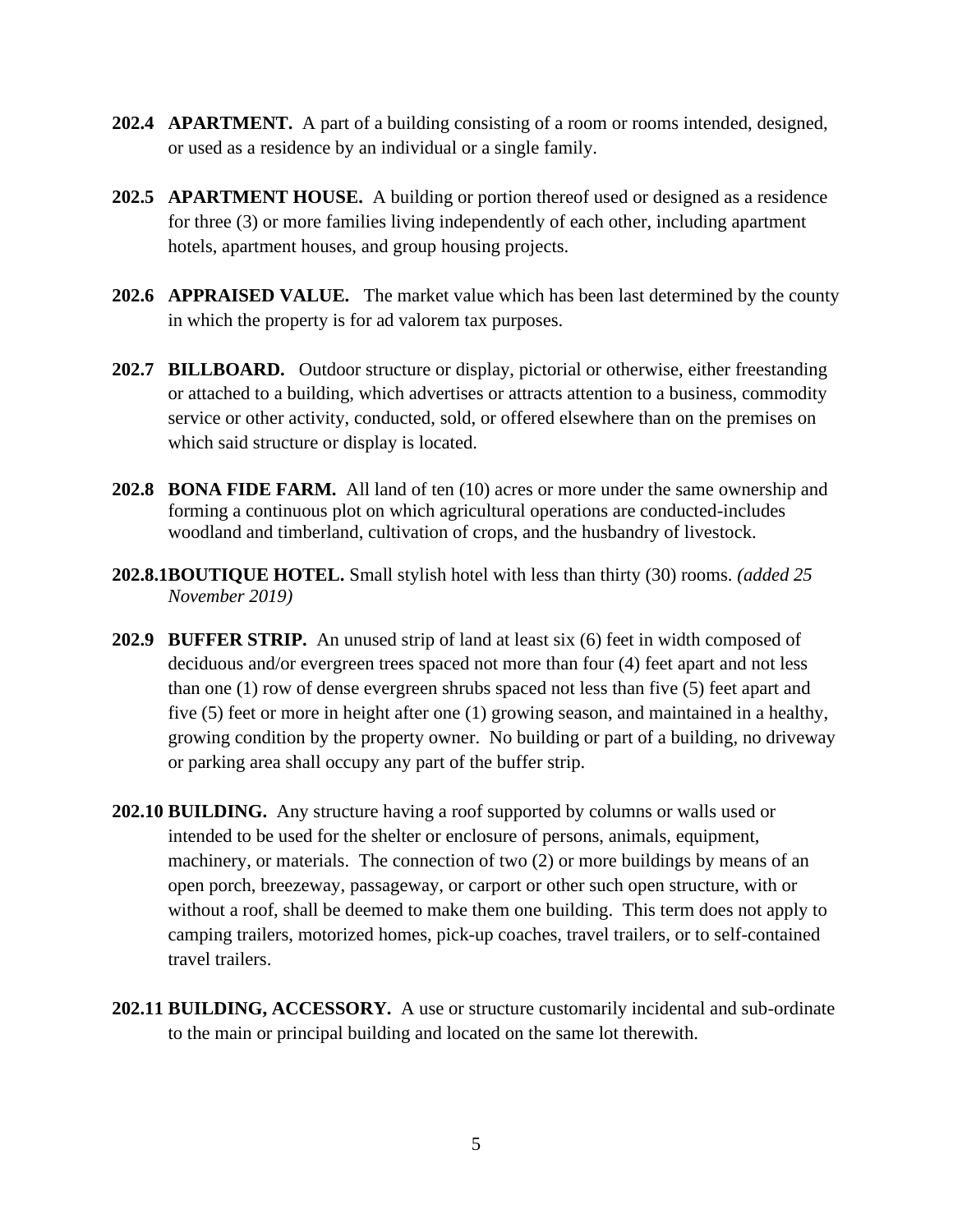- **202.12 BUILDING HEIGHT.** The vertical distance from the mean elevation of the finished grade along the front of a building to the highest point of a flat roof, or to the deck line of a mansard roof, or the mean height level between eaves and ridge for gable, hip, gambrel and pitch roofs.
- **202.13 BUILDING, PRINCIPAL.** A building in which is conducted the principal use of the lot on which said building is situated.
- **202.14 BUILDING SETBACK LINE.** A line establishing the minimum allowable distance between the main or front wall of any building, excluding the outermost three (3) feet of any uncovered porches, steps, eaves, gutters, and similar fixtures, and the street right-of-way line (or the assumed right-of-way line) when measured perpendicularly thereto.
- **202.15 CERTIFICATE OF ZONING COMPLIANCE.** A statement, signed by the Ordinance Administrator, stating that the plans for a building, structure or use of land complies with the zoning ordinance of West Jefferson.
- **202.16 CONDOMINIUM.** A dwelling unit owned as a single-family home within a multipleunit property together with an undivided portion of ownership in areas and facilities held in common with other property owners in the development. Condominiums may take a number of forms such as attached townhouses, apartments, or other forms of residential structures. The common areas and structures may include underlying land, parking areas, recreation facilities, swimming pools, and in the case of an apartment house, hallways, basements, heating units and elevators.
- **202.17 SPECIAL USE.** A development that would not be generally appropriate without restriction throughout the zoning district, but which, if controlled as to number, area, location, or relation to the neighborhood would promote the health, safety, morals, general welfare, order, comfort, convenience, appearance, or prosperity. Such uses may be permitted in a zoning ordinance by the Board of Adjustment as a special use if specific provisions for such are made in this zoning ordinance. *(amended 1 March 2021)*
- **202.18 DAY CARE FACILITY.** Any day care center or childcare arrangement that provides day care for more than five (5) children unrelated to the operator and for which a payment fee, or grant, is received, excluding foster homes, public or private schools which provide a course of grade school instruction to children of public school age, summer day or residence camps, or Bible schools.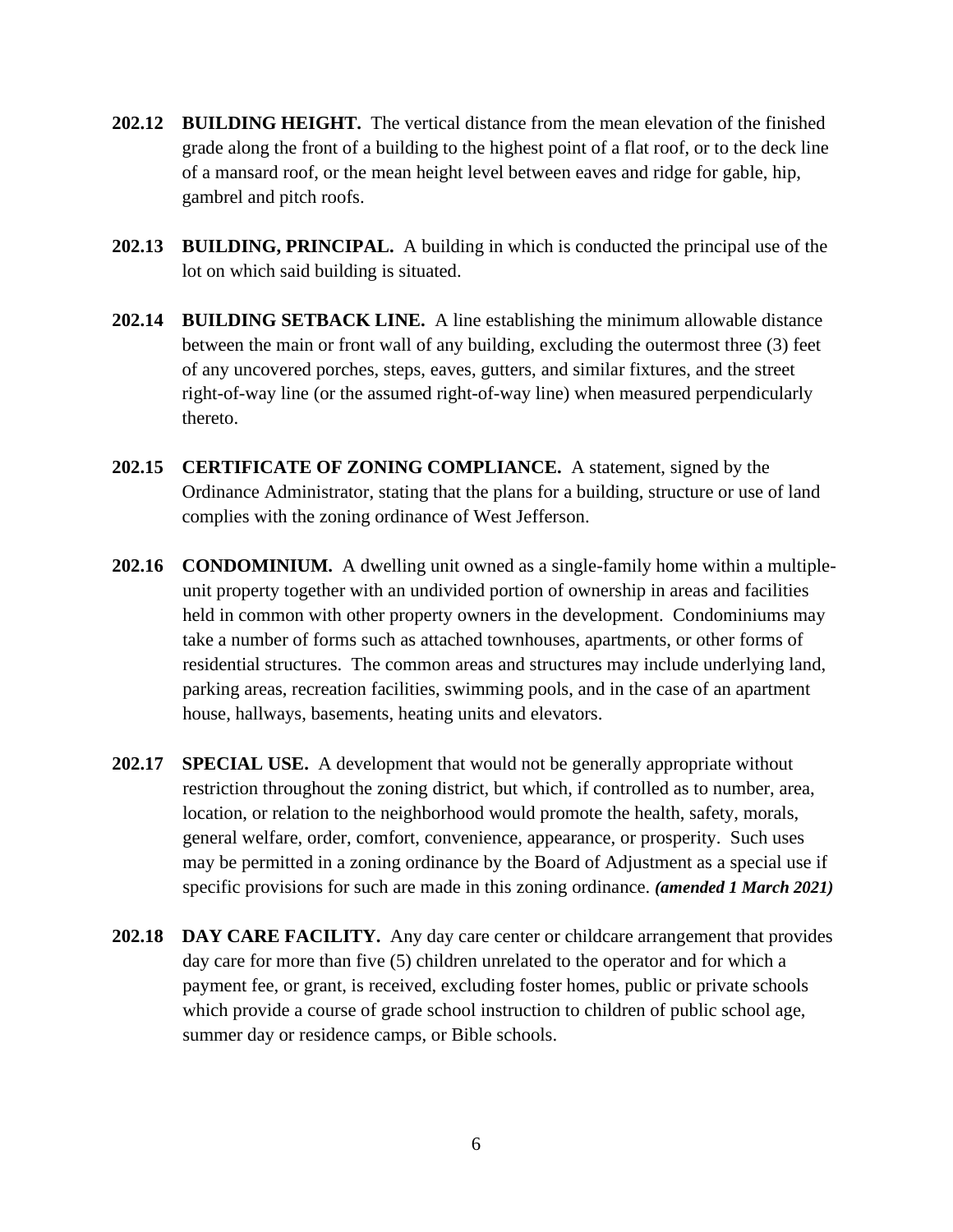- 2**02.19 DWELLING UNIT.** A building or portion thereof, providing complete permanent living facilities for one (1) family. The term dwelling shall not be deemed to include a motel, hotel, tourist home, structure designed for transient residence, or mobile home.
- **202.21 DWELLING, SINGLE-FAMILY.** A detached building designed for and occupied exclusively by one (1) family.
- **202.22 DWELLING, TWO-FAMILY.** A building arranged or designed to be occupied by two (2) families living independently of each other.
- **202.23 DWELLING, MULTI-FAMILY.** A building or portion thereof used or designed as a residence for three (3) or more families living independently of each other, including apartment houses, apartment hotels, townhomes*,* and group housing projects. *(amended 02 May 2022)*
- **202.24 EASEMENT.** A grant by a property owner of a strip of land for specified purpose and use by the public, a corporation, or individuals.
- **202.24.1 EVENT VENUE.** A place where parties, corporate events, receptions, and family events are held. *(added 25 November 2019)*
- **202.25 FAMILY.** Any number of persons related by blood, adoption, or marriage, and living together in one dwelling unit as a single housekeeping entity; term includes domestic servants.
- **202.25.1 Flea Market.** A market where antiques, used household or office goods, used household or office equipment, books, used furniture, and/or curios are sold. *(amended 1 August 2011)*
- **202.26 HOME OCCUPATION, INCIDENTAL.** Any profession or occupation carried on by a member of a family or a member of a recognized profession residing on the premises, provided that no merchandise or commodity is sold or offered for sale on the premises and that no mechanical equipment is installed or used except such that is normally used for domestic or professional purposes, and provided further that not over twenty-five (25) percent of the total actual floor area of any structure is used for home occupation or professional purposes and that all parking generated by the conduct of such home occupation be off the street and other than in a required front yard.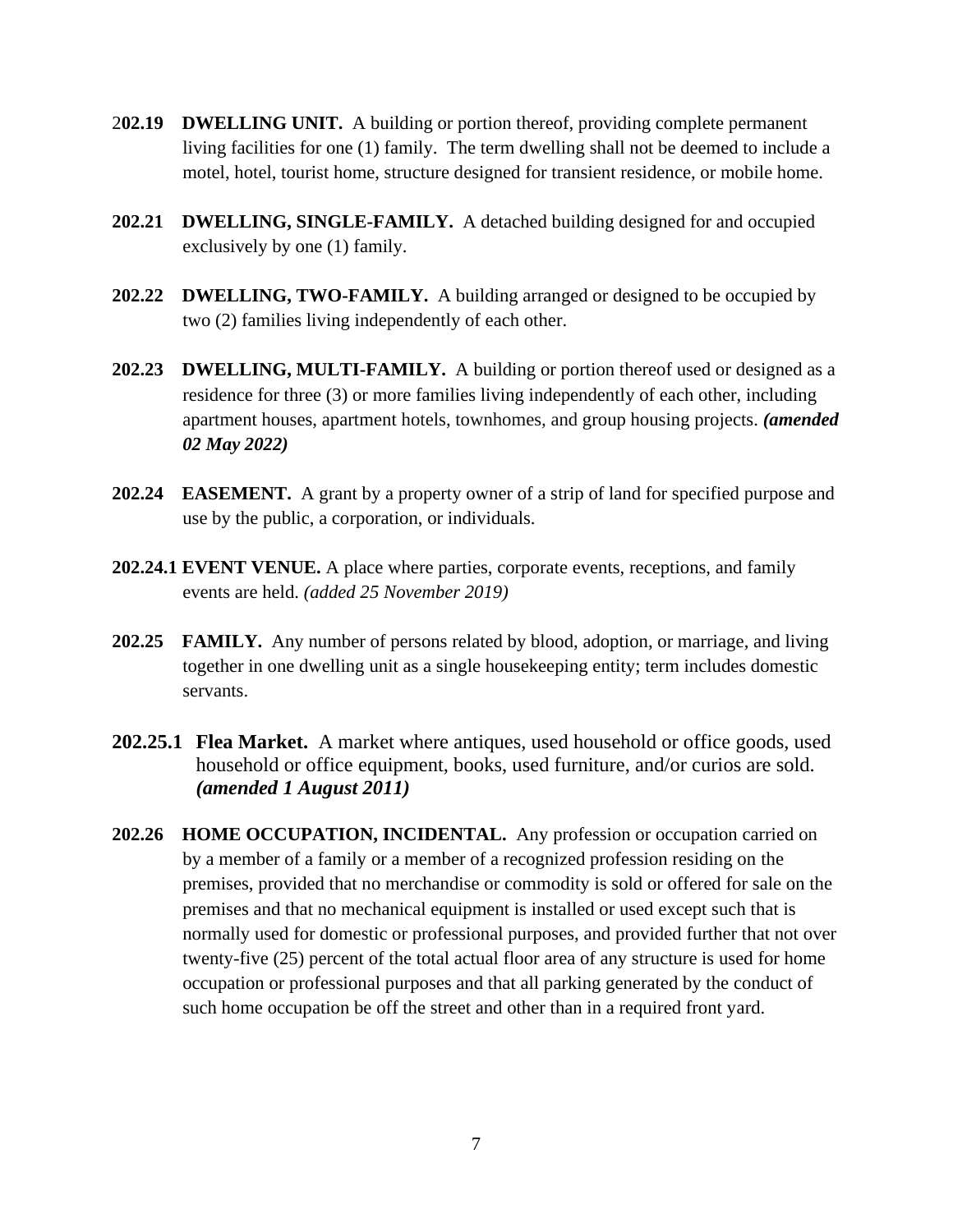- **202.27 HOTEL (MOTEL).** A building or other structure kept, used, maintained, advertised as or held out to the public to be a place where sleeping accommodations are supplied for pay to transient or permanent guests or tenants, where rooms are furnished for the accommodation of such guests and having or not having one or more dining rooms, restaurants, or cafes where meals or lunches are served to such transient or permanent guests, such sleeping accommodations and dining rooms, restaurants, or cafes, if existing, being conducted in the same building or buildings in connection therewith.
- **202.28 LOT.** A parcel of land in single ownership occupied or intended for occupancy by a principal building together with its accessory buildings including the open space required under this ordinance. For the purpose of this ordinance, the word a lot shall mean any number of contiguous lots or portions thereof upon which one (1) principal building and its accessory buildings are located or are intended to be located.
- **202.29 LOT, CORNER.** A lot which occupies the interior angle at the intersection of two (2) street lines which make an angle of more than forty-five degrees  $(45<sup>o</sup>)$  or less than one hundred and thirty-five degrees (135°) with each other. The street line forming the least frontage shall be deemed the front of the lot except where the two street lines are equal, in which case the owner shall be required to specify which is the front when requesting a zoning permit.
- **202.30 LOT, DEPTH.** The depth of a lot, for the purpose of this ordinance, is the distance measured in the mean direction of the side lines of the lot from the mid-point of the front lot line to the mid-point of the opposite main rear line of the lot.
- **202.31 LOT, INTERIOR.** A lot other than a corner lot.
- **202.32 LOT, THROUGH.** An interior lot having frontage on two streets.
- **202.33 LOT OF RECORD.** A lot which is part of a subdivision, a plat of when has been recorded in the office of the Register of Deeds of Ashe County prior to the adoption of this ordinance, or a lot described by metes and bounds, the description of which has been so recorded prior to the adoption of this ordinance.
- **202.34 LOT WIDTH.** The distance between side lot lines measured at the building setback line.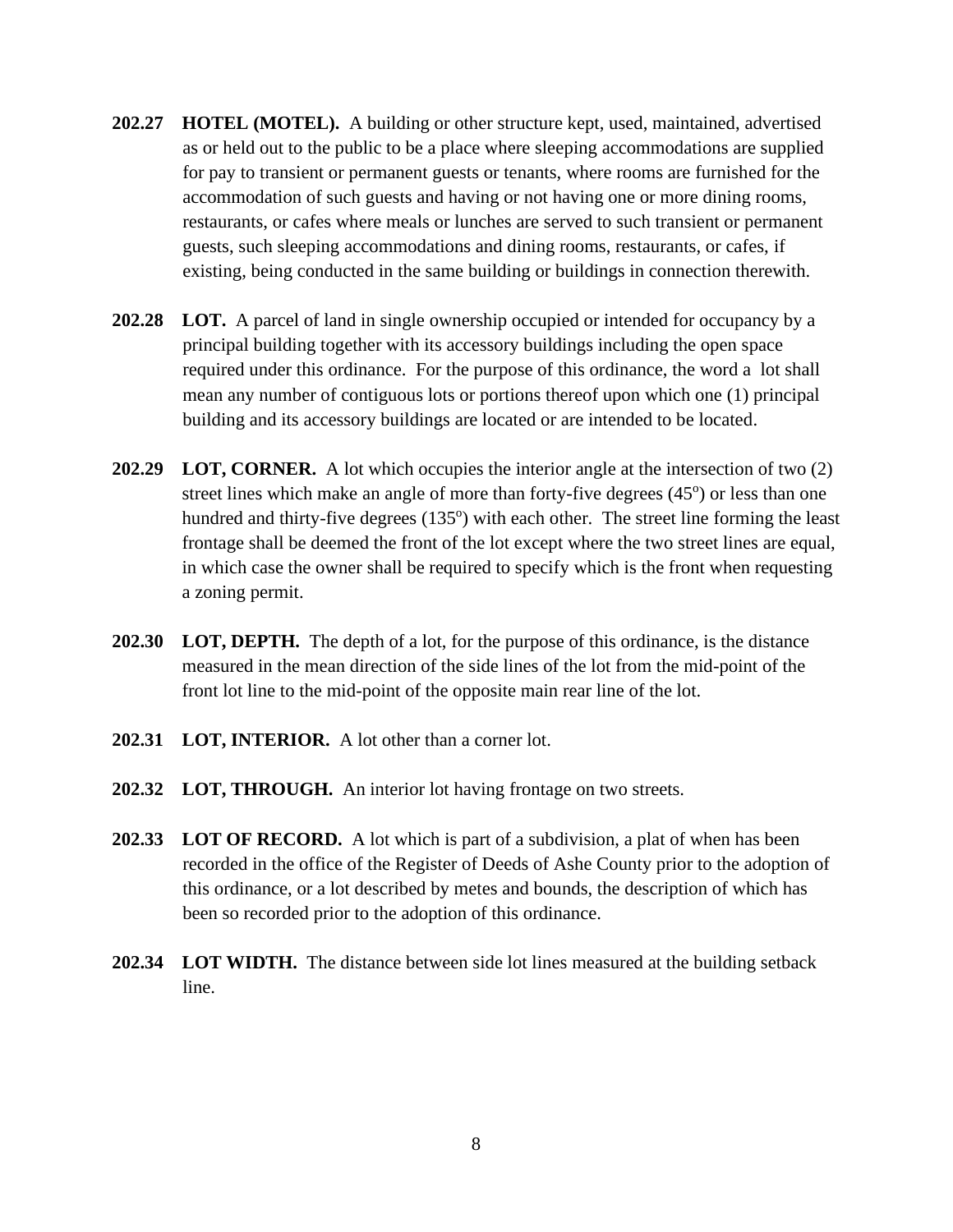- **202.35 MANUFACTURED (MOBILE) HOME**: A structure designed for living or sleeping purposes, transportable in one or more sections, which is built on a permanent chassis and designed to be used with or without a permanent foundation when connected to the required utilities.
	- (a) **Class A Manufactured (Mobile) Home (multi-section/double-wide)**. A Mobile Home that meets or exceeds the construction standards established by the U.S. Department of Housing and Urban Development that were in effect at the time of construction, and is a multi-section/double-wide unit.
	- (b) **Class B Manufactured (Mobile) Home (single-wide)**. A Mobile Home that meets or exceeds the construction standards established by the U.S. Department of Housing and Urban Development that were in effect at the time of construction, and is a single-wide unit.
	- (c) **Class C Manufactured (Mobile) Home (built before 1976)**. Any Mobile Home that does not meet the definition of a Class A or Class B Mobile Home. *(removed 1 March 2021)*
- **202.36 MOBILE HOME PARK.** Land used or intended to be used, leased or rented for occupancy by mobile homes to be used for living or commercial quarters of any kind, designed and operated in accordance with applicable provisions of this ordinance. This definition shall not include mobile home sales lots on which unoccupied mobile homes are parked for purposes of inspection and sale.
- **202.37 MOBILE HOME SPACE.** Any parcel of ground within a mobile home park, designated for the exclusive use of one (1) mobile home.
- **202.38 NON-CONFORMING USE OR STRUCTURE.** Any use of a building or land which does not conform to the use regulations of this ordinance for the district in which it is located, either at the effective date of this ordinance or as a result of subsequent amendments which may be incorporated into this ordinance.
- **202.39 OBSTRUCTION.** Any structure, fence, shrub, bush, tree, flower, plant motor vehicle or any other object that obscures, impairs, or prevents view or sight through, over or across the horizontal or vertical distance area as herein defined.
- **202.40 OPEN STORAGE.** Unroofed storage area, whether fenced or not.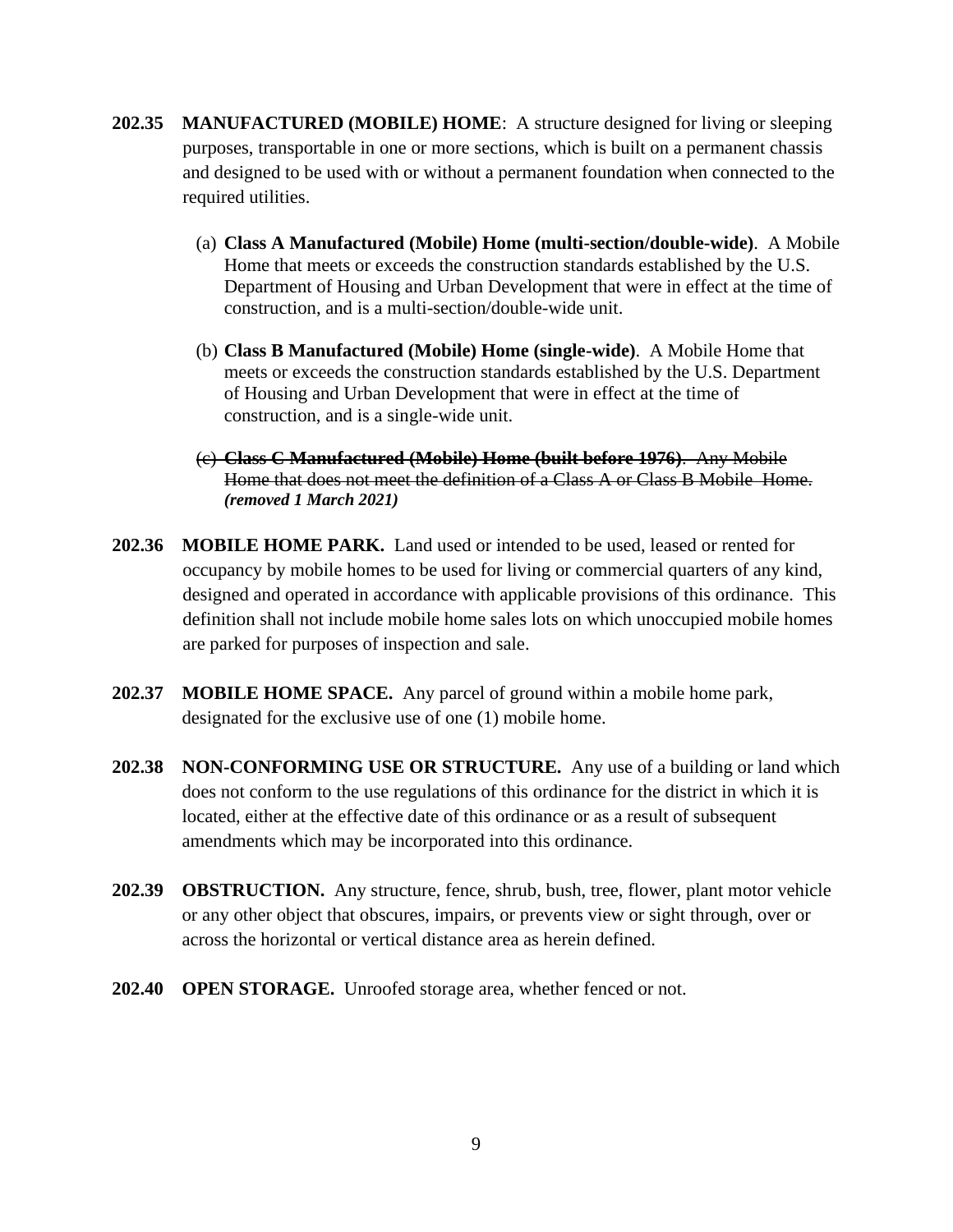- **202.41 OPERATING PERMIT.** A permit issued by this zoning administrator to a mobile home park owner or operator upon the completing of a mobile home park which conforms to the requirements of this ordinance.
- **202.42 PARKING SPACE.** A storage space of not less than ten (10) feet by sixteen (16) feet for one (1) automobile, plus the necessary access space. It shall be always located outside the dedicated street right-of-way whenever possible as determined by the Town.
- **202.43 PLANNED UNIT DEVELOPMENT (PUD).** A land development project planned as an entity by means of a unitary site plan which permits flexibility in building site, mixtures in building types and land uses, usable open space, and the preservation of significant natural features.
- **202.44 PLANNING BOARD.** The Planning Board of the Town of West Jefferson.
- **202.45 PUBLIC WATER SUPPLY.** Any water supply furnishing potable water to ten (10) or more residences or businesses or combination of businesses or residences. Approval by the Division of Health Services, Department of Human Resources is required.
- **202.46 PUBLIC SEWAGE DISPOSAL SYSTEM.** A system serving two (2) or more dwelling units and approved by the Ashe County Division of the District Health Department and the North Carolina Department of Water and Air Resources.
- **202.47 RECYCLABLE MATERIAL.** Construction or demolition materials, aluminum, drink boxes, corrugated cardboard, glass bottles and jars, magazines, ferrous and nonferrous scrap metals, motor oil, newspaper, office paper, scrap paper, plastic bottles, soda bottles, steel and tin cans, telephone books, yard waste, cooking grease, clean wood waste, rubble, food waste exclusively source separated for composting, and other materials specified by the Board of Alderman.
- **202.48 RETAIL BUSINESS.** Establishments selling commodities in small quantities to the consumer.
- **202.49 RETAIL SERVICES.** Establishments providing tangible needs for immediate use.
- **202.50 SALVAGE.** Any scrap, waste, recyclable material, unregistered vehicles, inoperable vehicles, tires, vehicle parts, equipment, paper, metal, glass, building materials, household appliances, machinery or parts thereof, or other material that is to be or intended to be reclaimed or saved from destruction.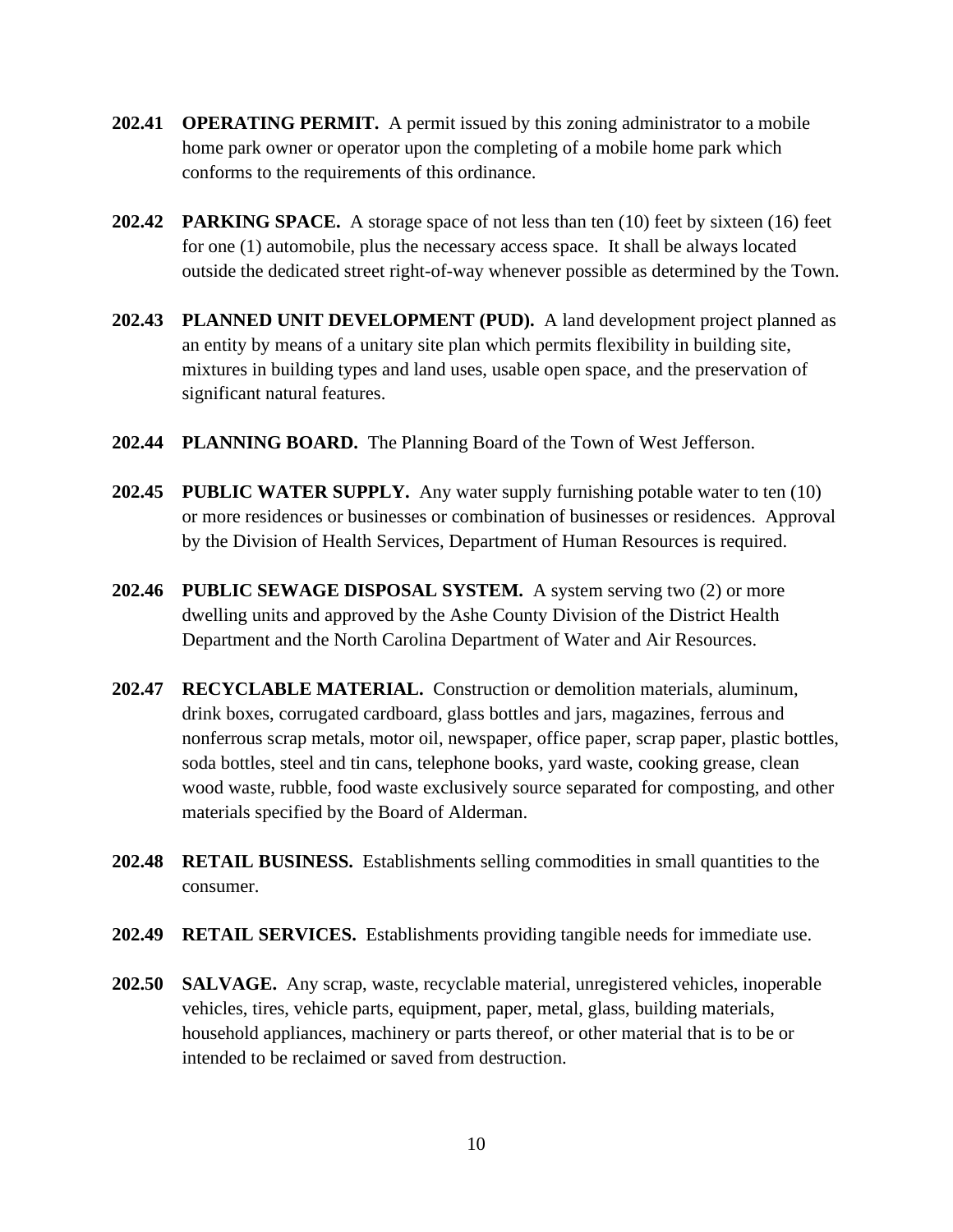- **202.51 SALVAGE YARD.** The use of any lot or tract for the outdoor storage of salvage materials. This definition shall include auto or other vehicle or machinery wrecking or dismantling activities. This definition shall not include the processing of used, discarded or salvaged materials as part of a manufacturing operation located on the same property. The presence on any lot, parcel, or tract of land of three (3) or more wrecked, scrapped, ruined, dismantled or inoperative motor vehicles, including implements of husbandry not a part of a farming operation, shall constitute prima facie evidence of a salvage yard. This shall not include motor vehicles licensed for the current year.
- **202.52 SELF-CONTAINED TRAVEL TRAILER.** A travel trailer which may operate independently of connections to electricity, water, and sewer for a limited period of time having its own battery or LP gas system or both, to operate lights, refrigerator, stove and heater, and having a water tank with a pressure system, and having a holding tank with a toilet.
- **202.53 SERVICE STATION.** A building or lot dedicated to the rendering of services such as the sale of gasoline, oil, grease, and accessories and the minor repair of automobiles, excluding body working, overhauling, and painting.
- **202.54 SETBACK LINES.** The lines on the front, rear, and sides of a lot which delineate the area within a structure may be built and maintained, according to the district regulations.
- **202.54.1 SHORT TERM RENTALS.** A privately owned and furnished **residential** unit rented out for a short-term period that ranges between 1 and 30 days
- **202.55 SIGN.** Any words, letters, figures, numerals, phrases, sentences, emblems, devices, designs, trade names, or trademarks by which anything is made known, and which are used to advertise or promote an individual, firm, association, corporation, profession, business, commodity or product.
- **202.56 SIGN AREA.** The entire face of a sign and all wall work incidental to its decoration shall be included for measurement of sign areas excluding architectural trip and structural embellishments. In the case of an open sign made up of individual letters, figures, or designs, the spaces between such letters, figures, or designs, shall be included as part of the sign area. In computing sign area, only one (1) side of a double face sign structure shall be considered.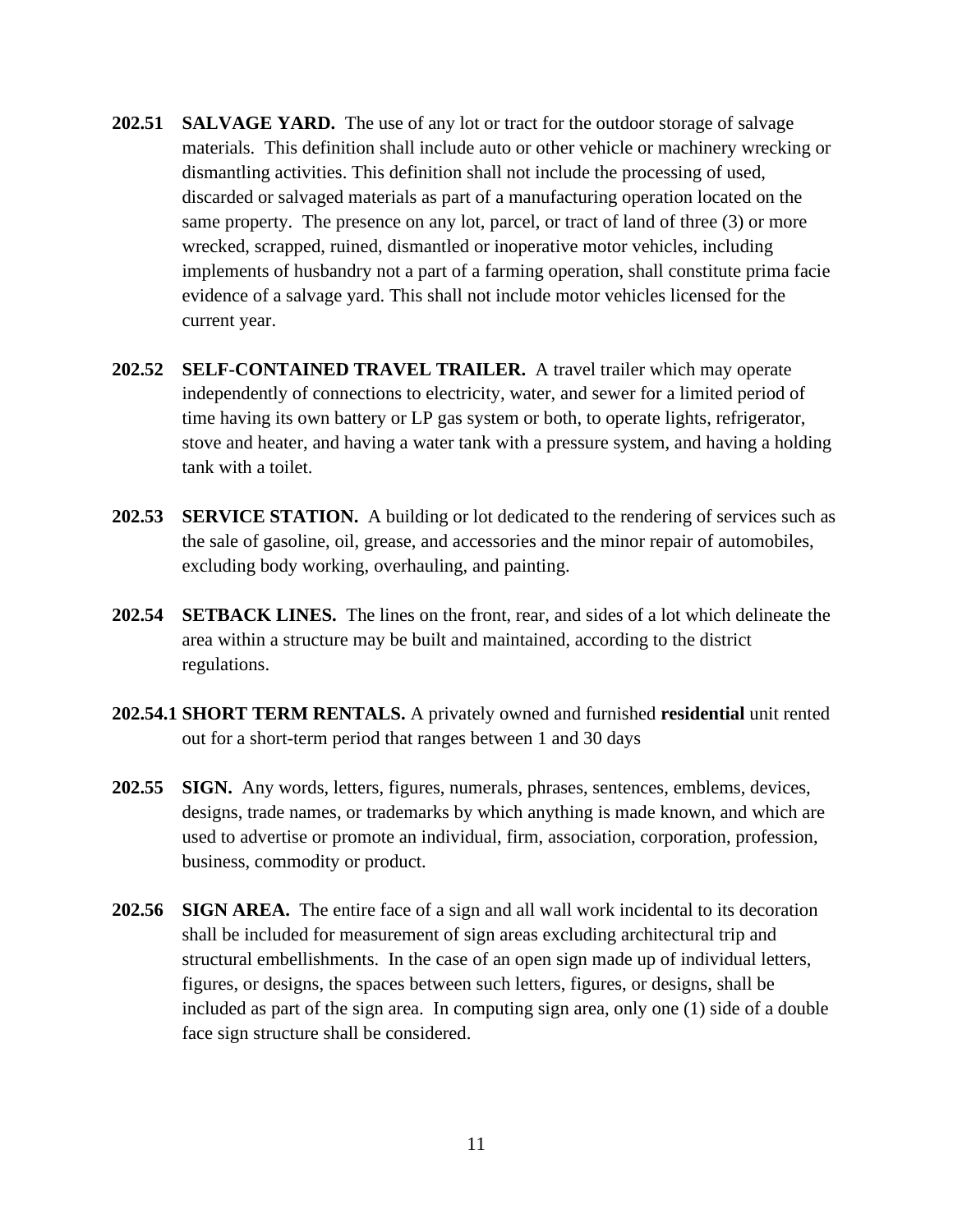- **202.57 SIGN, FREE-STANDING.** Any sign which is attached to or mounted upon the ground by means of one or more upright posts, pillars, or braces placed upon the ground, and which is not attached to any building (excludes billboards, poster panels, and outdoor advertising signs).
- **202.58 SIGN, LOCAL INTEREST.** A sign of a temporary nature used to advertise or announce a particular event of normally local concern.
- **202.59 SIGN, OFF-SITE.** An advertising device used to disseminate information concerning a person, place, or thing, not pertaining to the use of the land upon which it is located.
- **202.60 SIGN, ON-SITE.** A Sign relating in subject matter to the premises on which it is located, or to products, accommodations, services, or activities on the premises.
- **202.61 SIGN, PERMANENT.** Signs erected, located, or affixed in a manner enabling continued use of the sign for a relatively long, unspecified period of time.
- **202.62 SIGN, PROJECTING.** A sign projecting from the exterior wall of a building or suspended from and supported by the underside of a horizontal service, such as a canopy.
- **202.63 STREET**. A dedicated and accepted public right-of-way for vehicular traffic which affords the principal means of access to abutting properties.
- **202.64 STRUCTURE.** Anything constructed or erected, the use of which requires more or less permanent location on the ground, or which is attached to something having more or less permanent location on the ground.
- **202.64.1 Twin Home.** A twin home is a dwelling type consisting of 2 attached single-family dwelling units, each occupying its own conventional lot and conveyed by deed in fee simple, connected along a common party wall with no interior circulation between the 2 dwelling units. *(amended 6 February 2012)*
- **202.65 VARIANCE.** A modification of the existing zoning ordinance by the Town of West Jefferson Board of Adjustment when strict enforcement of this ordinance would cause undue hardship owing to circumstances unique to the individual property on which the variance is granted.
- **202.66 YARD.** An open space on the same lot with a principal building, unoccupied and unobstructed from the ground upwards, except where encroachments and accessory buildings are expressly permitted.